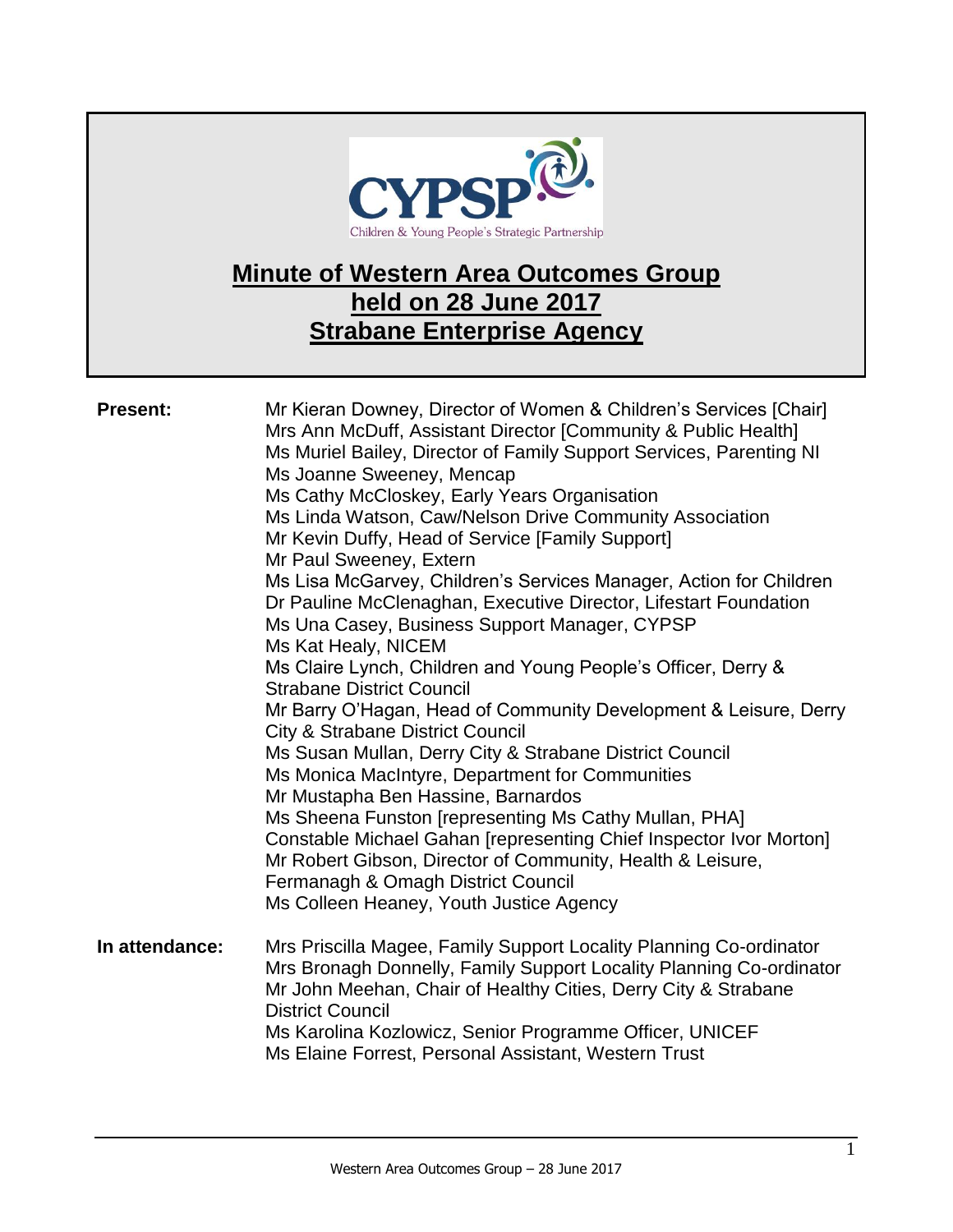| $\mathbf{1}$   | <b>Apologies</b>                                                                      |
|----------------|---------------------------------------------------------------------------------------|
|                | Ms Nicola Topping, Education Authority                                                |
|                | Ms Cathy Mullan, PHA                                                                  |
|                | Chief Inspector Ivor Morton, PSNI                                                     |
|                | Mr Eamon O'Kane, Local Commissioning Group                                            |
|                | Ms Orla Conway, Omagh Women's Aid                                                     |
|                | Mrs Brenda MacQueen, Dry Arch Children's Centres                                      |
|                | Ms Maura Mason, Western Child Care Partnership                                        |
|                |                                                                                       |
| $\overline{2}$ | <b>Chairman's Remarks</b>                                                             |
|                |                                                                                       |
|                | <b>Child Rights Partners Programme</b>                                                |
|                |                                                                                       |
|                | Mr Downey welcomed Ms Karolina Kozlowicz, Senior Programme Officer, UNICEF,           |
|                | and Mr John Meehan, Chair of Healthy Cities, Derry and Strabane District Council, to  |
|                | the meeting to inform members of the Child Rights Partners plan for Derry City and    |
|                | Strabane Council area. Mr Downey advised Ms Kozlowicz and Mr Meehan that              |
|                | "Working Together to Include the Voice of Children and Young People" was one of       |
|                | the three obsessions in the Children and Young People's Plan 2017-2020.               |
|                |                                                                                       |
|                | Mr Meehan said work had been completed under the Early Intervention Partnership,      |
|                | but now wider engagement was required to ensure a child rights based approach.        |
|                | Ms Kozlowicz reported that UNICEF was the world's leading organization for children   |
|                | and their rights and said Child Rights Partners was part of UNICEF's global Child     |
|                | Friendly Cities initiative in more than twenty countries to put children's rights and |
|                | wellbeing at their heart. She reported that a UK three year pilot had been undertaken |
|                | in 2013-2016 in five local authorities including Derry & Strabane and advised that an |
|                | evaluation was being undertaken by Queen's University with emerging themes of         |
|                | collaboration, staged model of delivery, the importance of champions and dual         |
|                | commitment and involvement. Ms Kozlowicz advised that the Child Friendly              |
|                | Community would be a $3 - 5$ year journey with six badges awarded for areas of        |
|                | change as follows:-                                                                   |
|                |                                                                                       |
|                |                                                                                       |
|                | <b>Fundamental Badges [x3]</b>                                                        |
|                | Child Rights Culture, Knowledge and Understanding.<br>≻                               |
|                | $\triangleright$ Leadership & Participatory Governance.                               |
|                | $\triangleright$ Communication and Transparency.                                      |
|                |                                                                                       |
|                | <b>Thematic Badges [x3]</b>                                                           |
|                | $\triangleright$ Flourishing.                                                         |
|                | $\triangleright$ Safety & Security.                                                   |
|                | $\triangleright$ Health.                                                              |
|                | $\triangleright$ Family & Belonging.                                                  |
|                | $\triangleright$ Place.                                                               |
|                | $\triangleright$ Participation.                                                       |
|                | $\triangleright$ Equity & Inclusion.                                                  |
|                |                                                                                       |
|                |                                                                                       |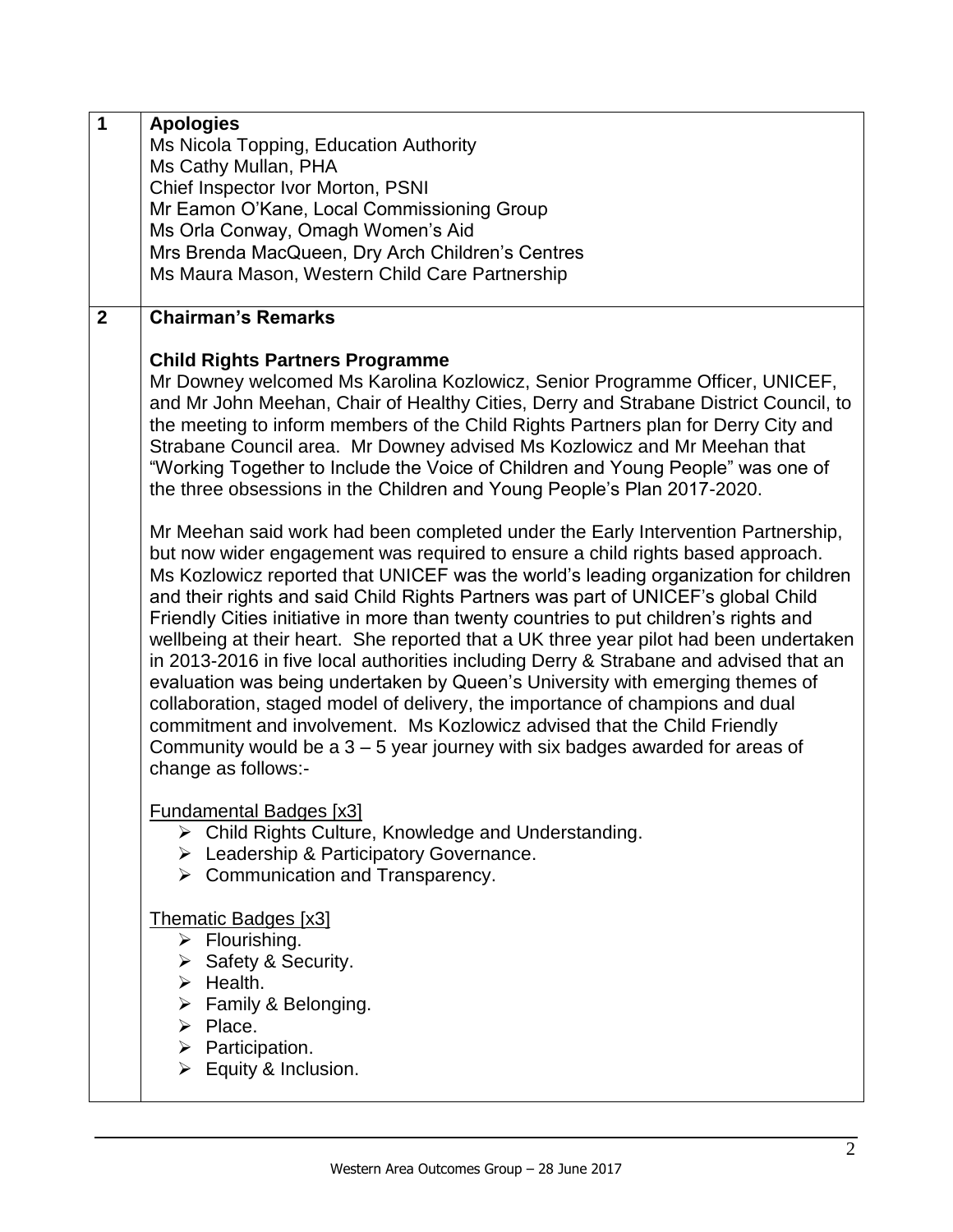|                         | Ms Kozlowicz reported that there would be 40 days of UNICEF staff time to provide<br>project management support, interactive training, mentoring and technical<br>assistance etc.                                                                                                                                                                                                                                                                                                                                                                                                                                                                                                                                                                                                                                                                                                                                                                                                            |
|-------------------------|----------------------------------------------------------------------------------------------------------------------------------------------------------------------------------------------------------------------------------------------------------------------------------------------------------------------------------------------------------------------------------------------------------------------------------------------------------------------------------------------------------------------------------------------------------------------------------------------------------------------------------------------------------------------------------------------------------------------------------------------------------------------------------------------------------------------------------------------------------------------------------------------------------------------------------------------------------------------------------------------|
|                         | Mr Downey said the programme would help to embed community planning<br>partnerships and consideration needed to be given has to how it could be embedded<br>in Omagh & Fermanagh and also how to make the best use of the available 40 days<br>of UNICEF staff time. Ms Funston said it would support partnership working, but said<br>recognition needed to be given to the voluntary sector. Mr Sweeney said it was good<br>to see an overarching framework to take forward good practice. Mr Duffy said the<br>programme fitted well with the Children and Young People's Plan 20017-2020, but<br>said it would be important that the partnership of the Outcomes Group be recognized.<br>Mr Meehan agreed that all organisations needed to buy into the programme.<br>Mrs Donnelly distributed a draft action plan paper following a meeting with Trust staff<br>and Derry City and Strabane District Council.                                                                           |
|                         | Mr Downey thanked Ms Kozlowicz and Mr Meehan for their presentation to the<br>Outcomes Group. Mr Downey withdrew from the meeting and Mrs McDuff took over<br>the role of Chair.                                                                                                                                                                                                                                                                                                                                                                                                                                                                                                                                                                                                                                                                                                                                                                                                             |
| $\mathbf{3}$            | Notes of Previous Meeting held on 26 April 2017                                                                                                                                                                                                                                                                                                                                                                                                                                                                                                                                                                                                                                                                                                                                                                                                                                                                                                                                              |
|                         | Minutes of the previous meeting held on 26 April 2017 were agreed as an accurate                                                                                                                                                                                                                                                                                                                                                                                                                                                                                                                                                                                                                                                                                                                                                                                                                                                                                                             |
|                         | record of the discussion. Mrs McDuff thanked Ms Casey for taking the minutes of the                                                                                                                                                                                                                                                                                                                                                                                                                                                                                                                                                                                                                                                                                                                                                                                                                                                                                                          |
|                         |                                                                                                                                                                                                                                                                                                                                                                                                                                                                                                                                                                                                                                                                                                                                                                                                                                                                                                                                                                                              |
|                         | last meeting.                                                                                                                                                                                                                                                                                                                                                                                                                                                                                                                                                                                                                                                                                                                                                                                                                                                                                                                                                                                |
| $\overline{\mathbf{4}}$ | <b>Matters Arising</b>                                                                                                                                                                                                                                                                                                                                                                                                                                                                                                                                                                                                                                                                                                                                                                                                                                                                                                                                                                       |
|                         |                                                                                                                                                                                                                                                                                                                                                                                                                                                                                                                                                                                                                                                                                                                                                                                                                                                                                                                                                                                              |
|                         | <b>Outcomes Star Evaluation Update</b>                                                                                                                                                                                                                                                                                                                                                                                                                                                                                                                                                                                                                                                                                                                                                                                                                                                                                                                                                       |
|                         | Mr Duffy reported that the Trust had purchased multiple licences of the Outcomes<br>Star monitoring tool and advised that this measuring tool was now being used<br>regionally and also by statutory bodies. He said that Mrs Donnelly and Mrs Magee<br>would be attending training on the Outcomes Star in London and an implementation<br>plan for its rollout would be organised. Mr Duffy advised that organisations could use<br>this monitoring tool for previous and future projects funded by the Outcomes Group.<br>Mrs Magee said organisations could also use their own measuring tools alongside<br>the Outcomes Star if they wished. Ms Casey reported that her colleagues in the<br>Information Department were happy to provide refresher training on Outcomes<br>Based Assessment in conjunction with the Outcomes Star training. Mrs McDuff<br>proposed that a future meeting date could be extended to a full day to accommodate<br>this training after the summer period. |
|                         | Mr Duffy withdrew from the meeting.                                                                                                                                                                                                                                                                                                                                                                                                                                                                                                                                                                                                                                                                                                                                                                                                                                                                                                                                                          |
|                         |                                                                                                                                                                                                                                                                                                                                                                                                                                                                                                                                                                                                                                                                                                                                                                                                                                                                                                                                                                                              |
|                         | <b>Holiday Hunger Programme</b><br>Mrs McDuff reported that Holiday Hunger continued to receive wide publicity and was                                                                                                                                                                                                                                                                                                                                                                                                                                                                                                                                                                                                                                                                                                                                                                                                                                                                       |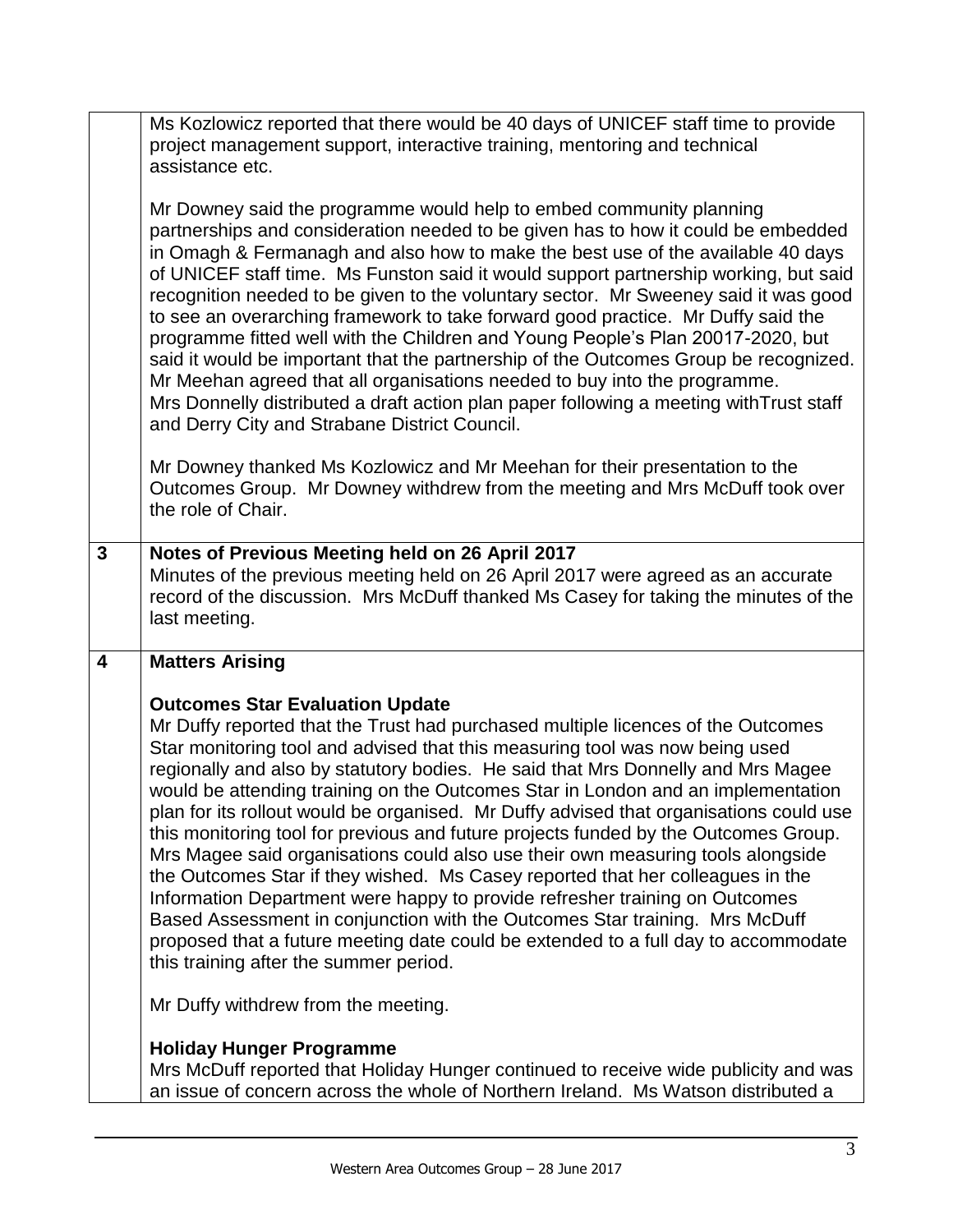|   | copy of the "Waterside Summer Scheme Provision 2017" brochure compiled by<br>Caw/Nelson Drive Action Group. Mrs MacIntyre reported that summer schemes<br>organised by the Department of Communities this year included the provision of food,<br>which had not previously been the case. Ms Casey reported that CINI [Children in<br>Northern Ireland] were actively promoting the Holiday Hunger Programme. She said<br>CINI had previously ran a pilot in Kilkeel and this was being run again this year over<br>a longer period, in partnership with CYPSP, Family Support Hub, Cadets etc.<br>Ms Casey said this year's project in Kilkeel had been extended to include family<br>members, and was targeted at those most in need, with information being made<br>available on healthy eating/nutrition due to the high rates of obesity in children and<br>young people.                                                                                                                                                                                                                                                                                                                                                                                                                                                                                                                                                                                                                                                                                                                                                                                                                                                                                                                                                                                                                                                                                                                                                                                                             |
|---|--------------------------------------------------------------------------------------------------------------------------------------------------------------------------------------------------------------------------------------------------------------------------------------------------------------------------------------------------------------------------------------------------------------------------------------------------------------------------------------------------------------------------------------------------------------------------------------------------------------------------------------------------------------------------------------------------------------------------------------------------------------------------------------------------------------------------------------------------------------------------------------------------------------------------------------------------------------------------------------------------------------------------------------------------------------------------------------------------------------------------------------------------------------------------------------------------------------------------------------------------------------------------------------------------------------------------------------------------------------------------------------------------------------------------------------------------------------------------------------------------------------------------------------------------------------------------------------------------------------------------------------------------------------------------------------------------------------------------------------------------------------------------------------------------------------------------------------------------------------------------------------------------------------------------------------------------------------------------------------------------------------------------------------------------------------------------------------------|
|   | Mrs McDuff said there needed to be an awareness issue around Holiday Hunger and<br>said appropriate linkages needed to be made with CINI. She said Mr Downey was<br>keen for two Holiday Hunger pilot projects to be taken forward this summer.<br>Mrs Magee reported that work continued in this area, but reported that there was an<br>uneven provision of food banks across the Trust. Ms Casey stated that this issue<br>was also concerning over other holiday periods and not just limited to the summer<br>months.                                                                                                                                                                                                                                                                                                                                                                                                                                                                                                                                                                                                                                                                                                                                                                                                                                                                                                                                                                                                                                                                                                                                                                                                                                                                                                                                                                                                                                                                                                                                                                 |
| 5 | <b>Updates from Locality Planning Groups</b><br>Mrs Donnelly reported on the increasing high number of suspensions and expulsions<br>from schools and said there were a growing number of primary and post primary<br>children on reduced timetables. She said statistics were not collated by the<br>Education Authority, but by individual schools. Ms Casey reported that this issue had<br>been raised with Ms Clare Mangan from the Education Authority at a meeting of the<br>Children and Young People's Strategic Partnership, where it was reported that two<br>schools in Derry had the highest suspension/expulsion rates in NI. Ms McCloskey<br>reported that there was an increasing trend of young people being placed in<br>detention at lunchtime. Members agreed that if a young person was<br>suspended/expelled, that this brought additional stress to their family and other<br>siblings and raised issues such as socialisation and non availability of pastoral care.<br>Mr Sweeney said that the Trust should be able to negotiate with schools, in its role as<br>corporate parent, for young people in its care. Ms Heaney reported that there was a<br>hugh disparity between what schools offered to young people on reduced timetables<br>in Derry and what was offered in Belfast. Ms Heaney agreed to obtain statistics from<br>within her own organisation to share with members. Mrs McDuff said this issue<br>would be listed for discussion at the next meeting when Ms Topping, Education<br>Authority, would hopefully be in attendance to assist the group with a fuller<br>discussion and understanding of data.<br>Mrs Donnelly also reported on the need for mental health services for children/young<br>people who didn't meet the level two threshold for CAMHS. Ms McGarvey, Action for<br>Children, reported on the huge demand for services to meet children's emotional<br>needs. Mrs McDuff said there was a need to build emotional health into summer<br>schemes for children and young people. Mrs MacIntyre reported that Mindfulness |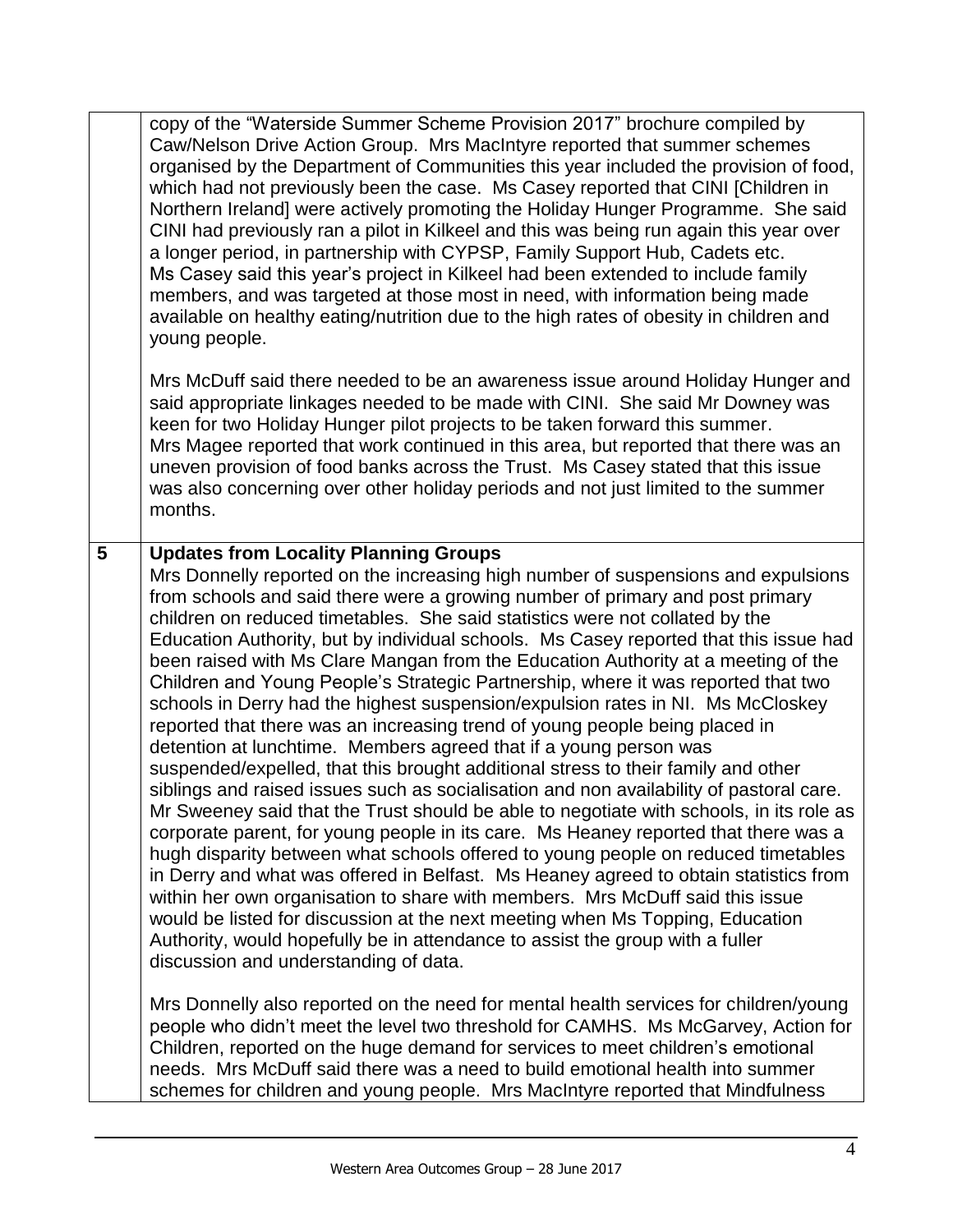|   | sessions and Resilience training were being offered in Neighbourhood Renewal<br>areas due to the emerging trend of anxiety levels among young people.<br>Mrs Magee said there was a need for a community response to both internet and<br>domestic and sexual violence. She said Fermanagh and Omagh PCSP were looking<br>to deliver awareness sessions to churches and sports groups and were looking to set<br>up a forum with students from local colleges. Mrs Magee said work was being taken<br>forward with the Moving on Project and Leonard Cheshire with regard to cyber<br>bullying.                                                               |
|---|---------------------------------------------------------------------------------------------------------------------------------------------------------------------------------------------------------------------------------------------------------------------------------------------------------------------------------------------------------------------------------------------------------------------------------------------------------------------------------------------------------------------------------------------------------------------------------------------------------------------------------------------------------------|
|   | Mr Hassine withdrew from the meeting.                                                                                                                                                                                                                                                                                                                                                                                                                                                                                                                                                                                                                         |
|   | Update on Seminar "Connecting Domestic, Sexual and Internet Based Abuse"<br>Mrs Magee reported on a successful seminar on "Connecting Domestic, Sexual and<br>Internet Based Abuse" held on 9 May 2017 in the South West Acute Hospital in<br>Enniskillen. She advised that there was interest to run the event in different areas<br>and said there was a need to ensure that these issues were everyone's business.<br>She said a locality event was being planned for 12 September 2017 in Limavady and<br>finalised details would be shared with members along with contact details for these<br>seminars.                                                |
| 6 | <b>Early Intervention Updates</b>                                                                                                                                                                                                                                                                                                                                                                                                                                                                                                                                                                                                                             |
|   | <b>Infant Mental Health Week</b><br>Mrs McDuff reported that a wide range of events had taken place during<br>12 – 16 June 2017 to promote Infant Mental Health Week and acknowledged the<br>input from Mrs Magee and Ms Funston to this successful week. Mrs Magee reported<br>that a press release was being issued to the media. Ms Funston agreed to forward<br>the timetable of events to Ms Forrest to share with members.                                                                                                                                                                                                                              |
|   | <b>Adverse Childhood Experiences</b><br>Ms Casey reported that she had viewed the screening of the award winning<br>documentary film entitled "Resilience - Biology of Stress and Science of Hope"<br>on Adverse Childhood Experiences and recommended it to members. Details of<br>forthcoming screenings of the film in Derry, Omagh and Fermanagh in<br>September 2017 had been emailed to members on 24 May 2017.                                                                                                                                                                                                                                         |
|   | <b>Pioneer Communities</b><br>Mrs McDuff reported that meetings were continuing with Mr George Hosking, WAVE<br>Trust, and relevant partners, and said work was continuing on looking at models of<br>practice. Mrs McDuff reported that a group of staff had met with representatives from<br>Middlesex University who had developed an online questionnaire entitled CLEAR<br>[Computerised Life Events Assessment Tool]. She said this was an available tool for<br>Midwives to target women who had adverse incidents in their lives and a pilot<br>scheme had commenced on 9 May 2017. Mrs McDuff said she was looking forward<br>to seeing the results. |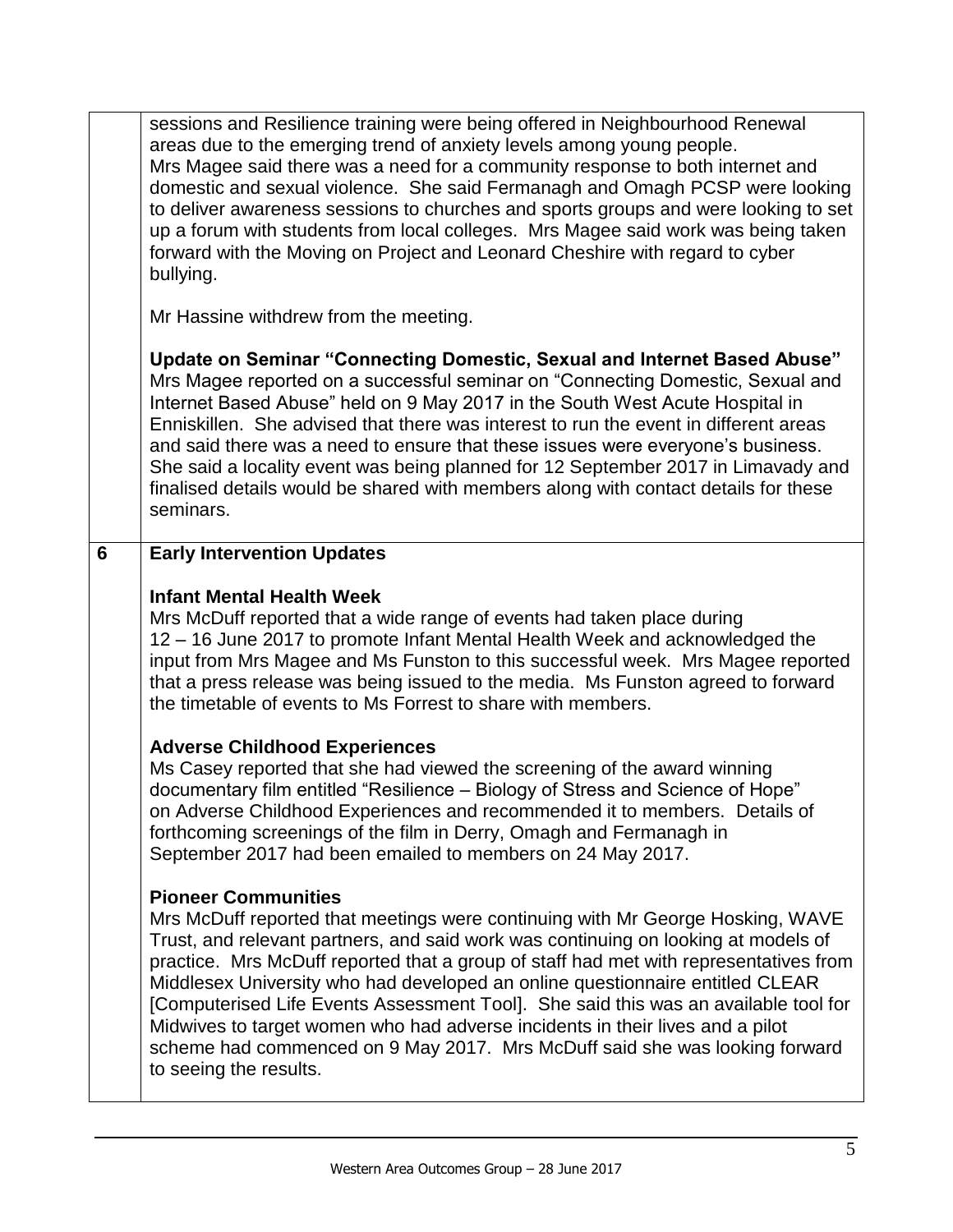|                | Ms Funston reported that Middlesex University had piloted CLEAR with 100<br>university students who were not progressing as well as expected and the results<br>revealed that 79% of the students were struggling with their mental health and<br>wellbeing.                                                                                                                                                                                                                                                                                                                                                                                                                                                                                                                                                                                                                                                                                                                                                                                     |
|----------------|--------------------------------------------------------------------------------------------------------------------------------------------------------------------------------------------------------------------------------------------------------------------------------------------------------------------------------------------------------------------------------------------------------------------------------------------------------------------------------------------------------------------------------------------------------------------------------------------------------------------------------------------------------------------------------------------------------------------------------------------------------------------------------------------------------------------------------------------------------------------------------------------------------------------------------------------------------------------------------------------------------------------------------------------------|
| $\overline{7}$ | Kinship Care - Shared Ethos<br>Mrs McDuff reported that the Trust had a close working relationship with Kinship<br>Care and a Shared Ethos day had been held in the Guildhall in May 2017 where the<br>Trust's partnership with Kinship Care had been acknowledged. Mrs McDuff reported<br>that increasing numbers of children were living with extended families, but the<br>number of Looked After children in the Trust continued to rise which was a continuing<br>concern for the Directorate.                                                                                                                                                                                                                                                                                                                                                                                                                                                                                                                                              |
| 8              | Satchel Evaluation [Schools and the Community Helping Educational Learning]<br>Members noted the interim evaluation report on Satchel. Ms Funston reported that<br>she was a member of the Project Board and 28 schools had been involved and had<br>over achieved in the delivery of the project. She said discussions would continue<br>with phase two of this project in conjunction with families. Mrs McDuff reported that<br>Satchel had been introduced in Knockavoe School and had been very well received.<br>She said several of the parents had expressed a wish to become involved with other<br>special needs schools to provide assistance with the project. Mrs McDuff<br>commended the participation of the large number of parents involved.<br>Ms Funston also reported that where there was a concern regarding a child's speech<br>and language, the child could have individual work under the Elklan programme.<br>She reported that teachers had noticed a marked improvement in children who had<br>received assistance. |
| 9              | <b>Community Planning Update</b><br>Mrs Donnelly reported that meetings continued with staff from the Community<br>Planning Department of Derry City & Strabane District Council and good<br>developments were being made. Mr O'Hagan suggested that the outcomes and<br>actions could be shared at the next meeting. Mrs Donnelly agreed to take this<br>forward. Mr Gibson reported that similar meetings were being held with Mr Downey<br>and staff from Community Planning in Fermanagh and Omagh District Council.<br>Mrs McDuff invited Mr Gibson to also report on this work at the next meeting.<br>Mrs Donnelly noted that Limavady was in the Causeway Coast and Glens Borough<br>Council.                                                                                                                                                                                                                                                                                                                                            |
| 10             | <b>Safeguarding</b><br>Ms Casey reported that she had recently attended the SBNI Virtual Reality Online<br>Safety awareness training which provided key e-safety messages for children and<br>young people in all age groups and she commended this training to members.<br>Mrs McDuff reported that Health Visitors had also attended this training and feedback<br>received had been excellent.                                                                                                                                                                                                                                                                                                                                                                                                                                                                                                                                                                                                                                                |